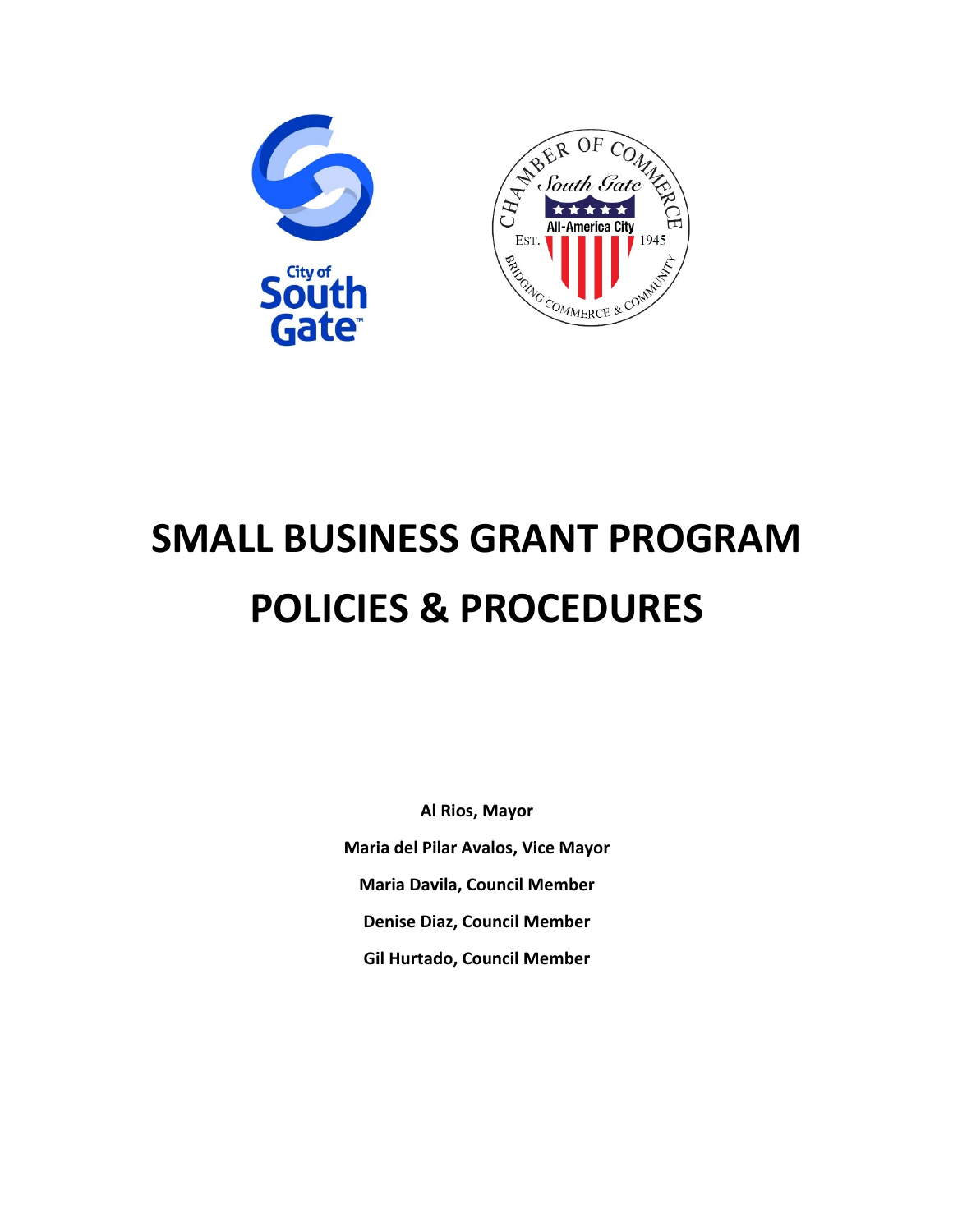# **Table of Contents**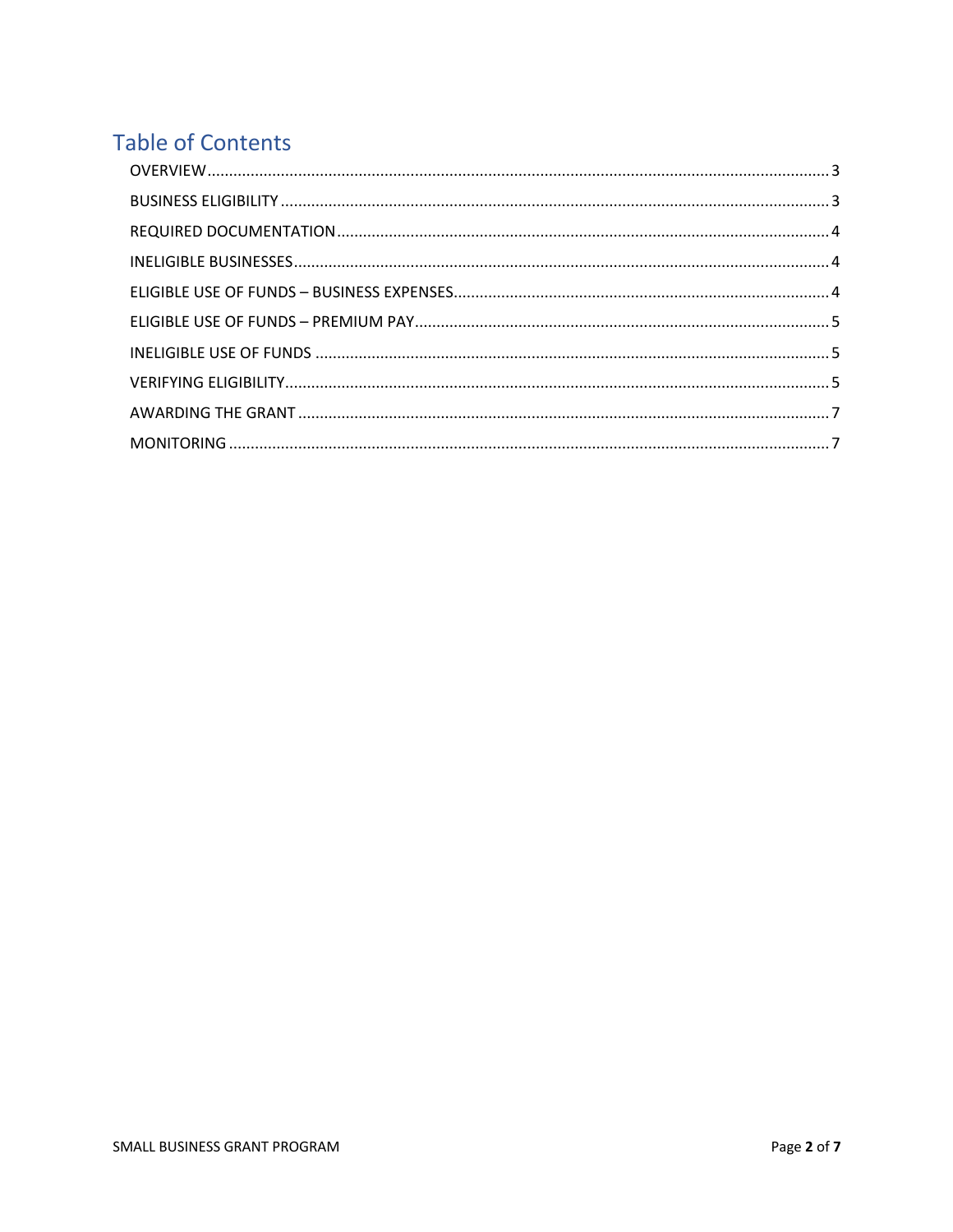# **PROGRAM GUIDELINES**

# **OVERVIEW**

The City of South Gate offers the Small Business Grant Program to address the negative economic impacts caused by the COVID-19 pandemic by providing businesses with grants to help cover business expenses and/or providing Premium Pay for essential workers. This Program offers one-time grants up to \$10,000 to eligible businesses in the City. The program will prioritize businesses who have not received any prior assistance in the previous 12 months.

The City's Program offers one-time grants up to \$10,000 to eligible businesses. Grant funds may be used to:

- Mitigate financial hardships caused by the COVID-19 pandemic (ex. Declines in revenue, costs of retaining employees, mortgage/rent/lease costs, utilities, other operating costs).
- Implement COVID-19 prevention or mitigation tactics (ex. Physical plant changes to enable social distancing, enhanced cleaning efforts, barriers or partitions, or COVID-19 vaccinations).
- Technical assistance, counseling, or other like services to assist with business planning needs.
- Premium Pay for employees working in key, eligible sectors such as healthcare, education and childcare, transportation, sanitation, social and human services, grocery and food production, and public health and safety. (Premium Pay is pay "in addition to" wages for essential workers performing essential work during the COVID-19 pandemic).

Businesses are not expected to pay back grants.

#### **The maximum grant award available per business is \$10,000**

#### BUSINESS ELIGIBILITY

Businesses must meet all requirements to be eligible for the Program. Eligibility requirements are outlined below:

- Business must be physically located within South Gate City limits.
- Business address must be within a qualified census tract **OR** the business must demonstrate that it suffered a reduction in gross receipts of at least 25% for one quarter in 2020 or 2021 compared to the same quarter in 2019 (details found on page 6).
- Business must have a current business license and be in good standing with the City.
- Business must employ 75 or less employees, including the owner(s).
- Business must have been operational for at least six (6) months.
- Business does not have existing municipal code violations.
- Business has or will obtain a Unique Entity ID (UEI) Number if a grant is awarded. Staff may assist in obtaining this.
- For businesses applying for Premium Pay grants: Business must be in one of the following sectors: healthcare, education and childcare, transportation, sanitation, social and human services, grocery and food production, public health, and/or safety sectors.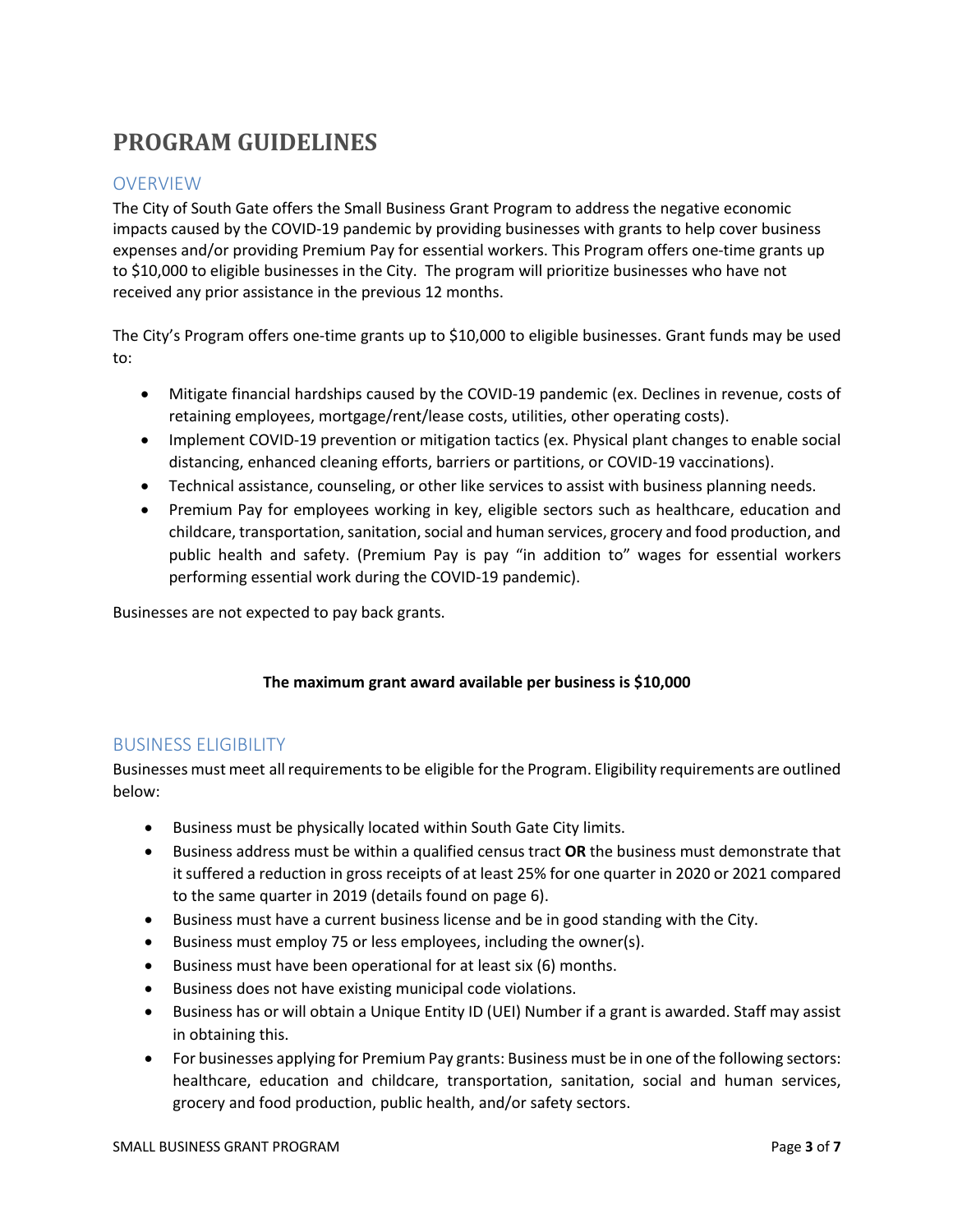## REQUIRED DOCUMENTATION

For an application to be considered complete, the following documents must be submitted:

- Completed, signed application
- Copy of business license
- Payroll report(s), Tax document(s), or other official document noting the number of staff employed by the business
- Form W-9 Request for Taxpayer Identification Number and Certification
- If a business is **not** in a qualified census tract, financial documents demonstrating the business suffered a reduction in gross receipts of at least 25% for one quarter in 2020 or 2021 compared to the same quarter in 2019 **must** be submitted with the application.
	- o A 25% or greater reduction can be shown in one of two ways:
		- ! Comparing the business annual gross revenue as reported on the tax return in 2020 or 2021 to 2019; or
		- ! Comparing the gross revenue in any quarter in 2020 or 2021 with revenue in the **same** quarter of 2019. For example, if a business wants to use the second quarter (Q2) of 2019 where they recorded \$20,000 in gross revenue, they are eligible if they recorded a gross revenue of \$15,000 or less in Q2 2020.

#### INELIGIBLE BUSINESSES

Businesses that fall into the following categories are not eligible to participate:

- Gaming
- Liquor
- Tobacco stores
- Marijuana dispensaries and manufacturing
- Any business or activity that does not comply with local, state, or federal laws.

## ELIGIBLE USE OF FUNDS – BUSINESS EXPENSES

Funds awarded are intended to help businesses address the negative economic impacts caused by the COVID-19 pandemic. Use of funds are at the business owner's discretion, however, below are some examples of eligible activities:

- Overhead expenses
- Rent and utilities
- Business services (web site development, etc.) to increase capacity to carry out business activities
- Labor expense (excluding the owner), business inventory and supplies
- Personal Protective Equipment (PPE)
- Capital or equipment purchases necessary for the business operation, excluding vehicles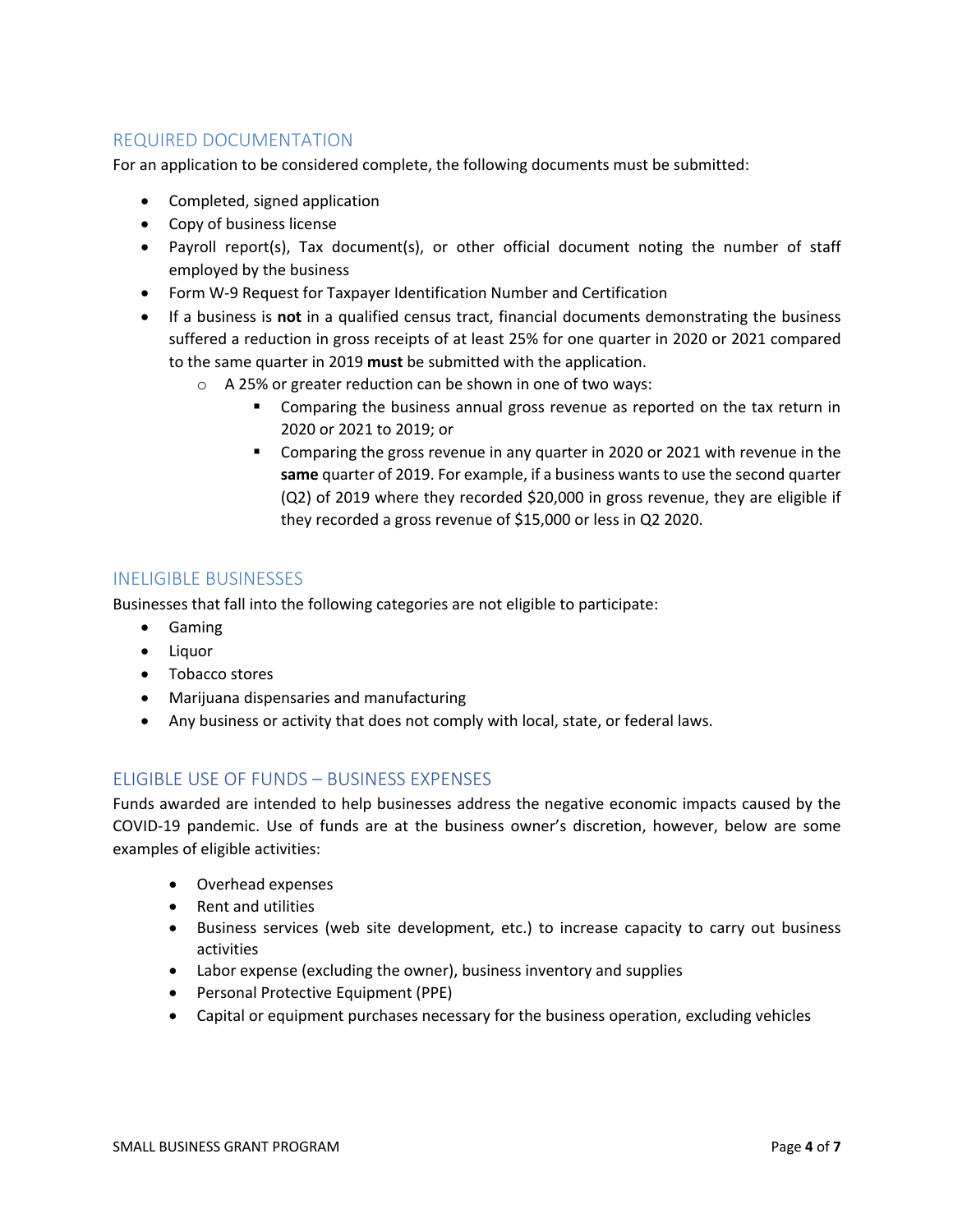#### ELIGIBLE USE OF FUNDS – PREMIUM PAY

Businesses may use grant funds to provide Premium Pay for essential workers who have borne and will bear the greatest health risks because of their service in critical infrastructure sectors. Therefore, Premium Pay is only available for essential workers performing regular in-person essential work in the following sectors: healthcare, education and childcare, transportation, sanitation, social and human services, grocery and food production, and public health and safety sectors. The term "Premium Pay" means an amount up to \$13 per hour in **addition to** the regular wages the employee receives. Lower income workers should be prioritized.

If Premium Pay increases an employee's total pay above 150% Los Angeles county's average annual wage, as defined by the Bureau of Labor Statistics' Occupational Employment and Wage Statistics, the business must have a written justification of how the Premium Pay or grant is responsive to workers performing essential work during the public health emergency.

## **Businesses are required to identify their intended use of funds during the application process. Program staff will follow up with businesses and collect relevant documentation to support the appropriate use of grant funds.**

#### INELIGIBLE USE OF FUNDS

Funds may not be used for the following activities:

- Vehicle purchase
- Personal property
- Repayment of refinance of existing debt or to pay operating deficits tax arrearages, governmental fines or penalties or general government expenses
- Personal income
- Political or religious activities, lobbying

#### VERIFYING ELIGIBILITY

Staff will review all applications for thoroughness and completion. Staff isresponsible for making sure that all eligibility documentation has been submitted by the business owner. Staff will review the applications for the following:

- 1. Completeness to ensure that all questions have been thoroughly answered.
- 2. Verifying that the business is eligible by checking for a business license, confirming that the business is within a qualified census tract, and any additional documentation as needed.
- 3. If the business is outside of a qualified census tract, financial documents will be reviewed to confirm that the business suffered a reduction in gross receipts of at least 25% for one quarter in 2020 or 2021 compared to the same quarter in 2019.
- 4. Verification that the business has included a UEI number. If needed, staff will assist businesses with registering and obtaining a UEI number.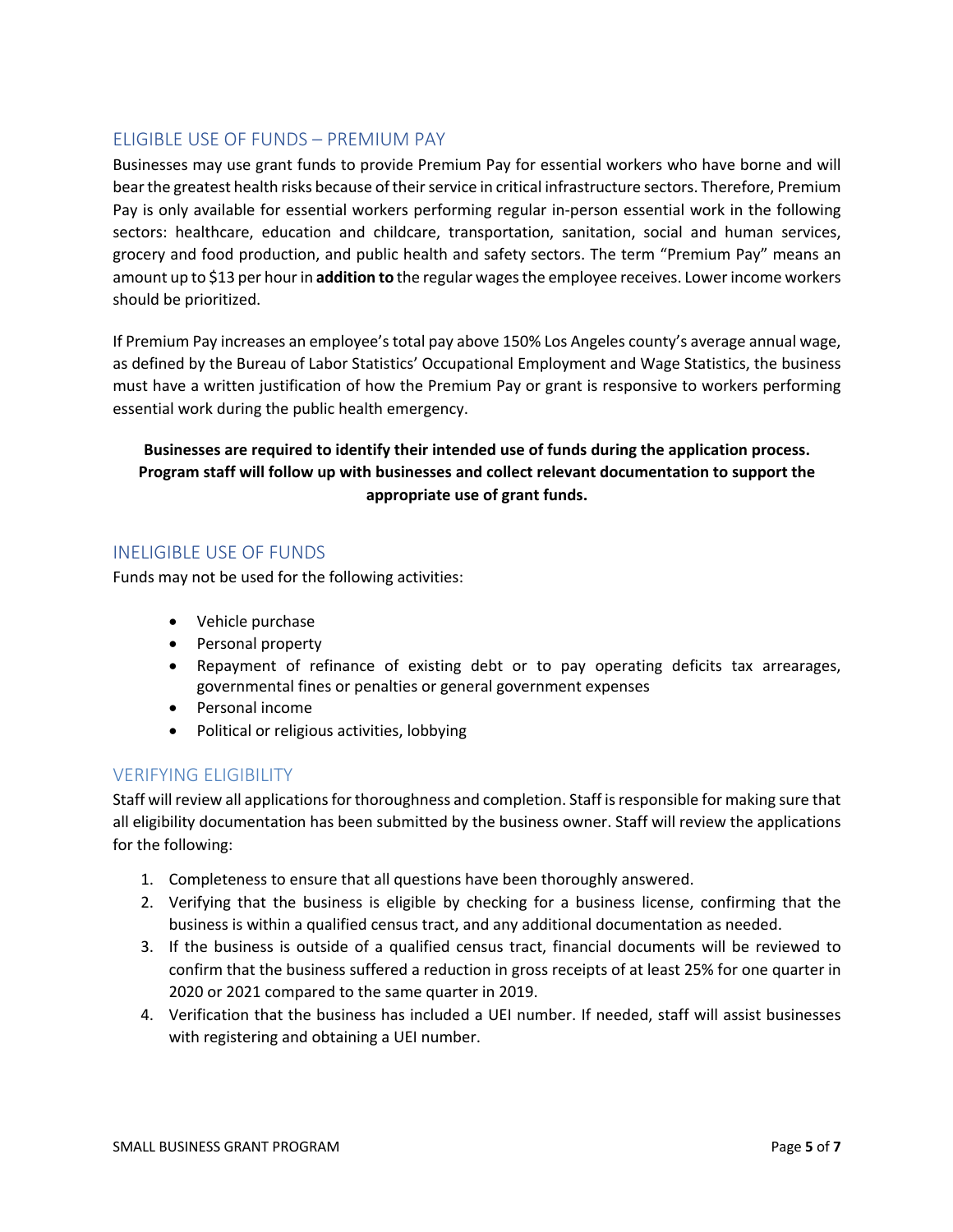#### QUALIFIED CENSUS TRACTS

Businesses located in an eligible qualified census tract are presumed to have been disproportionately affected by the COVID-19 pandemic.

To determine if your business falls within an eligible census tract/block group, please complete the following steps.

- 1. Visit the website below:
	- https://arcg.is./vPmrb
- 2. Enter the business address.
- 3. Click on the map where the address is located. Find the number under the "FIPS" section. The last seven (7) digits is the business Census Block Group.



4. If the business is in a census tract below, then it is part of an eligible census tract.

| $\square$ 5355011 | $\square$ 5355012 | $\Box$ 5355021    | $\Box$ 5355022    |
|-------------------|-------------------|-------------------|-------------------|
| $\Box$ 5355031    | $\square$ 5356031 | $\square$ 5356032 | $\Box$ 5356041    |
| $\Box$ 5356042    | $\Box$ 5356051    | $\Box$ 5356052    | $\Box$ 5356061    |
| $\Box$ 5356072    | $\square$ 5356073 | $\Box$ 5356074    | $\square$ 5357011 |
| $\Box$ 5357012    | $\Box$ 5357013    | $\Box$ 5357021    | $\Box$ 5357022    |
| $\Box$ 5357023    | $\Box$ 5357024    | $\square$ 5358021 | $\square$ 5358022 |
| $\Box$ 5358023    | $\Box$ 5358024    | □ 5358031         | □ 5358032         |
| $\square$ 5358033 | $\Box$ 5358041    | $\Box$ 5358042    | $\Box$ 5359014    |
| $\Box$ 5359021    | $\Box$ 5359024    | $\square$ 536001  | $\square$ 536002  |
| $\square$ 5361021 | $\square$ 5361023 | $\square$ 5361031 | $\square$ 5361033 |
| $\Box$ 5361041    | $\square$ 5361043 | $\square$ 536201  | $\square$ 536203  |
| $\square$ 536204  | $\square$ 536205  |                   |                   |